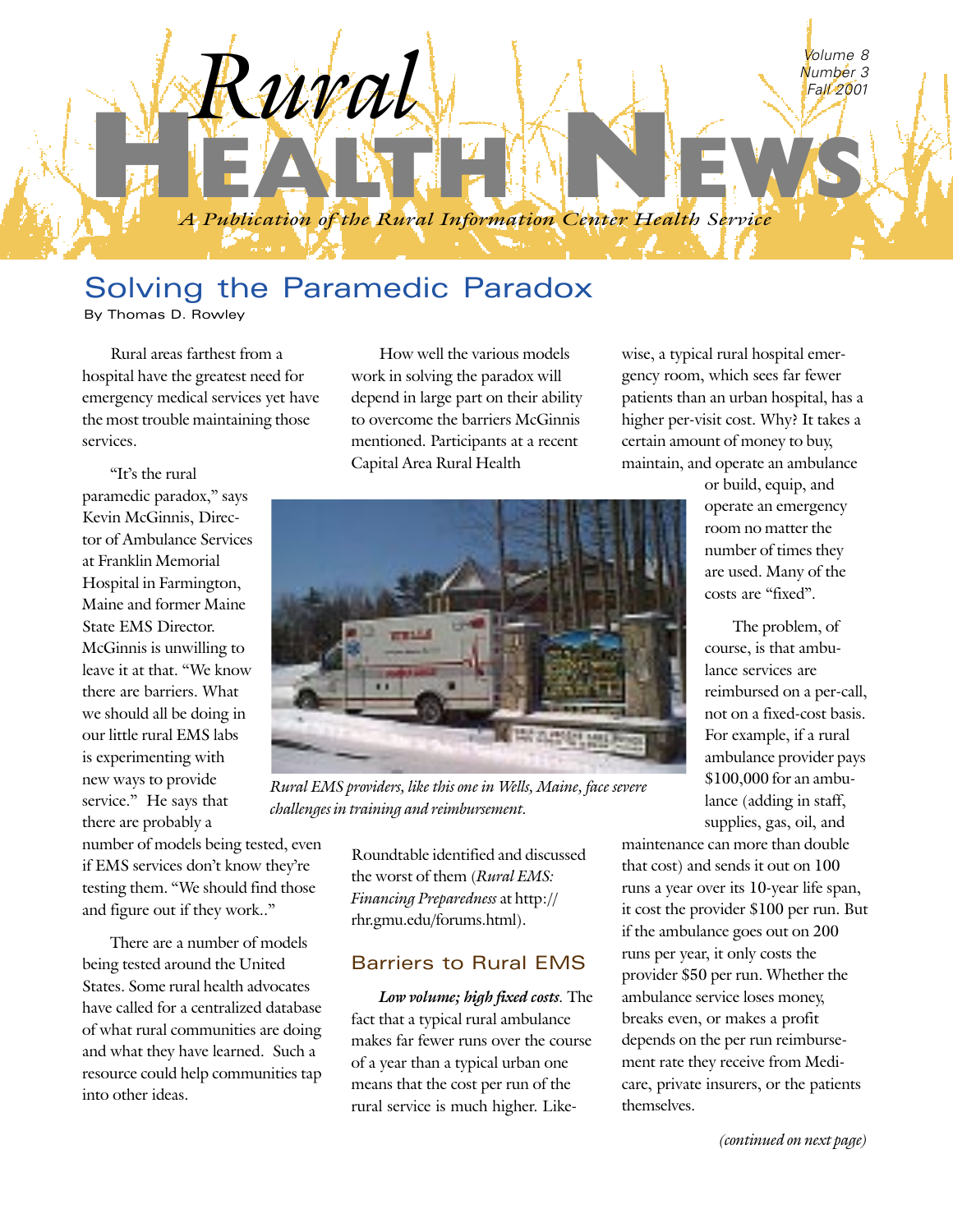Not surprisingly, reimbursement rates rarely cover the costs. According to a 1997 paper on rural EMS by the National Rural Health Association, some payers "under-reimburse and actually pay below cost. Payment for EMS by Medicare fluctuates widely across the country, but rural, and especially frontier areas, receive the lowest reimbursement." As one

America—is on the decline. One reason is the amount of training required each year to maintain certification. Gary Gardner is a paramedic in Eagle Lake, Maine. He, along with four other volunteer paramedics, see to it that Eagle Lake and its surrounding area get 24 hours a day, seven days a week ambulance service. To be able to do that,

> Gardner logs 60 hours per year to keep his training up-todate. And while nobody denies the benefits of training, putting in the hours for the training plus getting to and from



*Ambulance Providers*, Project HOPE, Walsh Center for Rural Health Analysis, July 2001. See: http://www.projecthope.org/.

participant in the roundtable put it, "A whole lot of rural EMS units are still supported by bake sales and car washes."

*Hard to recruit; hard to retain.* Like many rural enterprises, rural ambulance service has historically relied on volunteers. Unfortunately, volunteerism—even in rural

that training (which is often held at some distance from home) can be burdensome on volunteers who hold down full-time jobs. The result: "In the last couple of years, we just can't get people interested in volunteering," says Don Therault, Director of Ambulance Service Inc., in Fort Kent, Maine.

*Lack of medical oversight.* There are four levels of EMS personnel. Each level requires more training and has more skills than the previous: first responders, emergency medical technicians, intermediate emergency medical technicians, and paramedics. None of the levels, not even paramedics, however, are physicians. Ideally, therefore, an emergency medical service has a doctor granting authority and accepting responsibility for all aspects of the care provided by EMS. Indeed, quality medical direction is essential to providing the best care for EMS patients.

Unfortunately, due to shortages of physicians in general and physicians trained in emergency medicine in particular, many rural EMS units have no physician acting as the medical director. In fact, in some rural areas EMS personnel are the only healthcare providers.

*Difficulties with skill retention.* Because of the low volume of calls, rural EMS personnel may go long periods without using a particular skill or technique. That lack of practice makes it difficult to retain skills at peak levels. Periodic training can help fill that gap, but for rural (and often volunteer) EMS personnel, training can also be difficult to obtain.

*Fragmented bureaucracy.* At the federal level, the Centers for Medicare and Medicaid Services (the new name for the Health Care Financing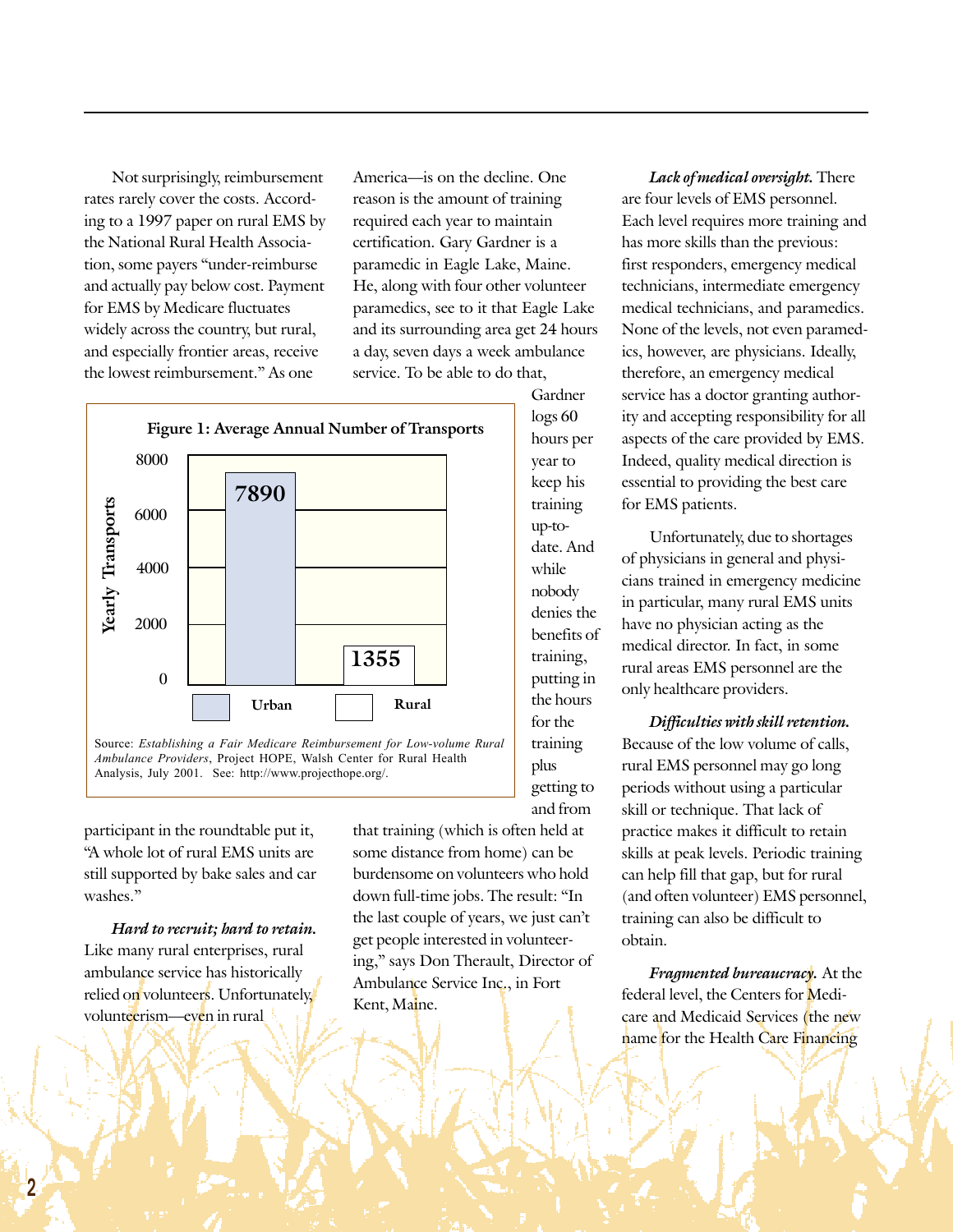

Administration) pay for EMS services. The National Highway Traffic Safety Administration (NHTSA) runs some EMS programs. The Health Resources and Services Administration (HRSA) runs others. Consequently, there is no focal point for EMS services-rural or otherwise.

*Policy changes.* As if these barriers were not enough, recent changes in federal policy could well make things worse. Medicare is the leading source of revenue for prehospital emergency medical services. Consequently, proposed changes in Medicare reimbursement rates have many rural advocates worried.

Medicare paid for ambulance services on the basis of customary, prevailing, and reasonable charges. Hospitals that owned or contracted ambulance services were reimbursed on a cost-basis. The Balanced Budget Act of 1997, however, required Medicare to establish a

Under the

old system,

*Health Networks* quotes NRHA president Charlotte Hardt as saying the lost revenue will force many rural hospitals to decide whether to maintain their ambulance service at all, and even whether to keep their emergency departments open. The Centers for Medicare and Medicaid Services (CMS) estimates that the fee schedule will cut \$19 million from reimbursements to the nation's hospitals—urban and rural.

On the other hand, researchers at the Project HOPE Walsh Center for Rural Health Analysis report that despite concerns that the fee schedule would hurt rural providers, some Critical Access Hospital (CAH) providers whom the researchers interviewed thought that the new system would actually "improve their Medicare receipts." Specifically, areas served by volunteer squads might benefit because these units traditionally charged very low fees and therefore received very low reimbursement. The researchers therefore conclude, "fears that the new fee schedule will detrimentally affect EMS systems serving CAHs do not appear to be uniformly true, at least under the form currently proposed."

Though scheduled to go into effect on January 1, 2001, the new fee schedule has been indefinitely postponed.

national fee schedule for payment of ambulance services furnished under Medicare Part B. And though the negotiated rulemaking process that designed the fee schedule left rural participants feeling like their lot might be improved, the pot of money for ambulance reimbursement is capped at 1998 levels plus inflationary adjustments.

That fact, according to roundtable speaker Dan Manz, Vermont Director of EMS and a participant in the rulemaking, could undermine any improvements gained. Worse, an article in *Hospitals and*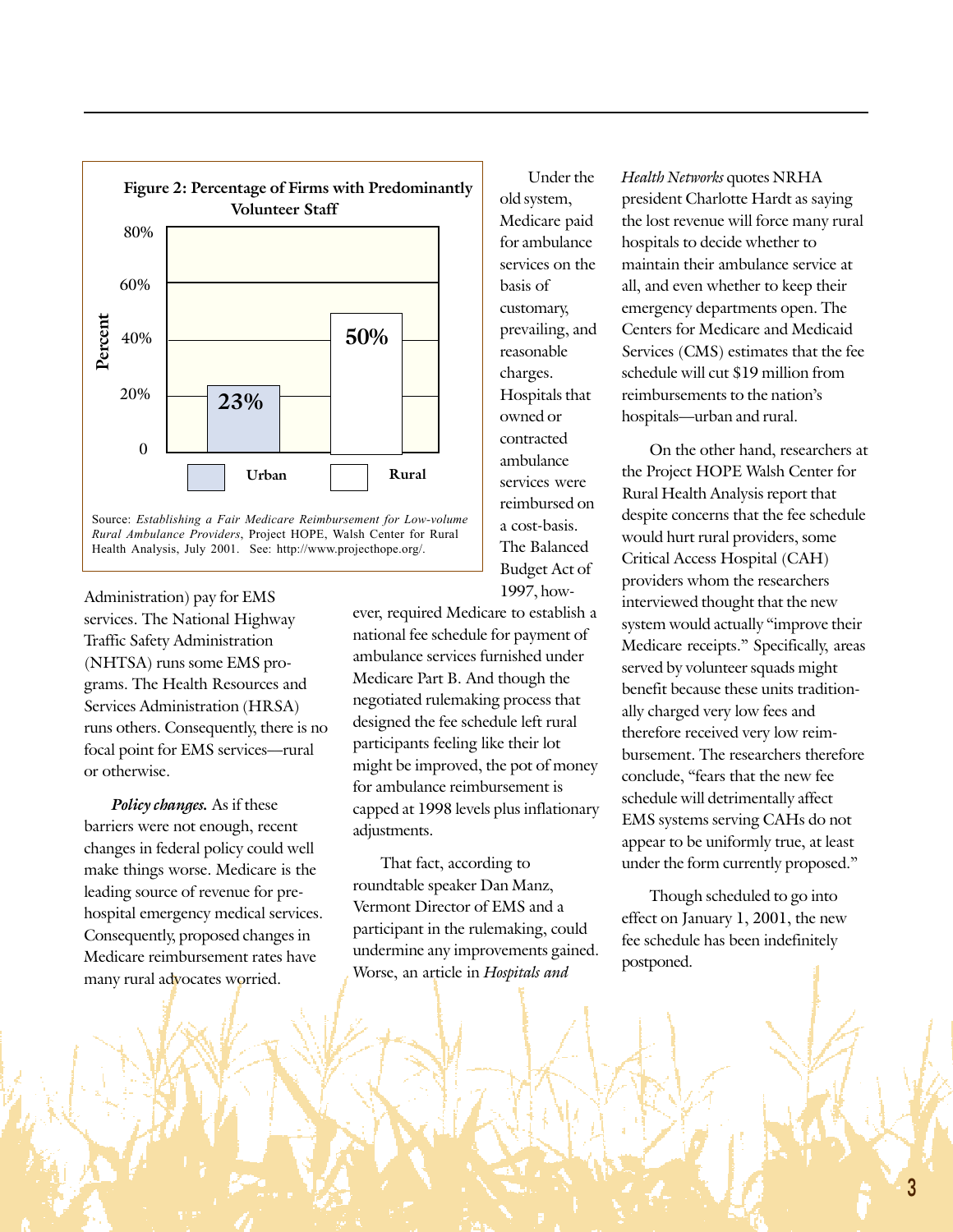The second federal policy of concern is the Health Insurance Portability and Accountability Act (HIPPA), which could cause problems in the coding of emergency medical services and place onerous burdens on emergency medical providers in order to comply with consent and privacy requirements.

Such barriers notwithstanding, rural citizens expect EMS to be ready and able to quickly deliver highquality care when needed. A 1993 Maine survey found that 87 percent of people asked expected a level of care equal to a paramedic to come through the door in an emergency.

## A Little Help from Title XII

Some help with these barriers comes from the Trauma Care Systems Planning and Development Act of 1990, which created Title XII of the Public Health Service Act. The title provides grants to state EMS offices to improve EMS and trauma care.

In fiscal year 2001, HRSA was appropriated \$3 million for Title XII and grants were awarded to all 50 states. According to Jennifer Riggle in the federal Office of Rural Health

Policy, each grantee will use the funds to convene a meeting of principle stakeholders to complete a standardized trauma needs survey. The survey results will then be used in a national report by HRSA and NHTSA to raise awareness about the status of trauma systems and to establish program priorities for 2002.

On a less cheerful note, Riggle points out that while helpful, Title XII has been funded at far below the \$60 million authorized. Furthermore, although Title XII does have a significant rural focus, the statute allocates only 10 percent of funds to rural areas even though 20 percent of the U.S. population is rural and many of the problems that rural communities face will require additional funding.

## Reinventing the Horizontal Taxicab

Barriers aside, improvements have been and continue to be made. Just look at the past. Forty years ago, ambulances amounted to little more than horizontal taxicabs-a ride to the hospital, sometimes in an off-duty hearse. EMS has come a long way since then, and some places are pushing the concept even further.

And while the models vary from regional EMS systems to mobile training to an idea that McGinnis calls "community paramedics," they tend to incorporate one or more of the following principles.

*Integrate with the larger healthcare sector.* Historically, EMS has been primarily connected to the public safety sector (dispatch, law enforcement, and fire service), with nearby EMS units for mutual aid, with the emergency department of nearby hospitals, and, in some areas, with designated trauma centers as part of regional care system. That needs to change. According to NRHA, successful EMS providers will need to integrate more fully with public health and social service agencies, primary care providers, and other providers to ensure that patients are sent to the most appropriate and cost-effective facility. "Care should not occur in isolation; rather it should be part of a seamless system that provides patients with well organized and high-quality care."

*Utilize paramedics in nonemergency situations.* "Being a paramedic is not a money thing," says Kevin McGinnis. That simple statement is true on two levels. First, most paramedics perform the service out of a sense of duty rather than a desire to make money. Second, most rural places cannot afford to pay paramedics much if at all. Therefore,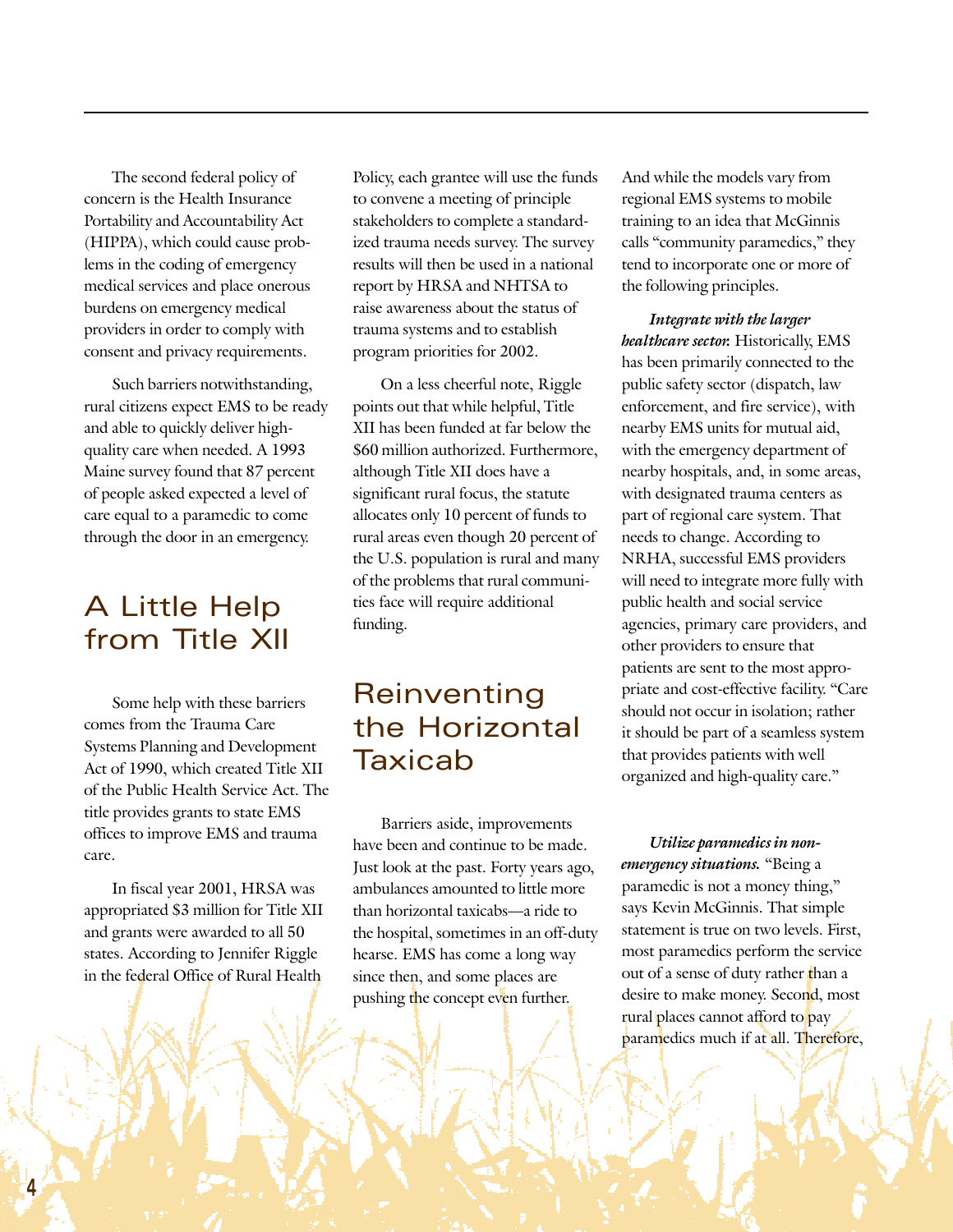McGinnis advocates what he calls the "community paramedic" concept. "We have to expand the role of paramedics so that communities will be willing to pay for them to be fulltime." As McGinnis sees it, paramedics could, in addition to their emergency medical responsibilities, act as physician extenders much like physician assistants or nurse practitioners, health advocators helping to educate the community and encourage healthy behaviors, and back-ups to home health nurses doing the things that they cannot or will not do.

*Collaborate with nearby EMS units.* Rural areas have a long history-both positive and negativewith collaborative efforts. On the positive side, neighbors helped each other raise barns, harvest crops, and round up cattle. On the negative side, school mergers and closures often led to a loss of community identity and distaste for regional efforts. Still, scarce resources, large service areas and, in some cases, difficult terrain point to the need for EMS units in some rural areas to work together in ways that strengthens or stretches their ability to provide service.

*Make training more attractive.* If, as several rural EMS personnel claim, training to get and maintain skills is often onerous and is a major reason for the decline in volunteers, then training must be made more

attractive. Two ways to do that are paying volunteers to get the training and bringing the training to the volunteers via telecommunicationsenabled distance learning or traveling classrooms.

# The Bottom **Line**

The importance of these principles and the success of models that incorporate them notwithstanding, reimbursement is still the bottom line—figuratively and literally. Because of the low-volume, high fixed-costs faced by rural EMS units, the traditional way of reimbursing for service on a per-ride basis—whether cost-based or fee schedule-does not adequately compensate units for their costs or enable them to maintain preparedness. To remedy this, rural EMS advocates are nearly unanimous in their support of "paying for preparedness, not just the ride." In other words, EMS must be paid to be ready to act, not just paid when they do. As NRHA puts it, "Compensation for EMS must be based on emergency response, assessment, treatment, triage and disposition that may, or may not, involve traditional transportation."

## *Rural EMS Laboratories in New Mexico and Montana*

While McGinnis is still in the early stages of creating community paramedics in Maine, a similar model has proven successful in **Red River, New Mexico**. Begun in 1994 as an experiment, the Red River effort trained paramedics to deliver much-needed primary and preventive care in an area short on healthcare providers. Although Red River is a popular tourist destination, the year-round population is small, too small to support a fulltime medical practice. The area did, however, have a full-time EMS unit operated by the Red River Fire Department. Like many rural EMS units though, it was underutilized. The situation was ripe for a "two birds with one stone" solution.

With help from a Rural Health Outreach Grant, the local government and various entities in the healthcare sector formed a coalition and began training "community health specialists." Now in its seventh year of operation, the program uses a triage system in which the community health specialists transport patients in need of emergency physician care, but treat many others with lesser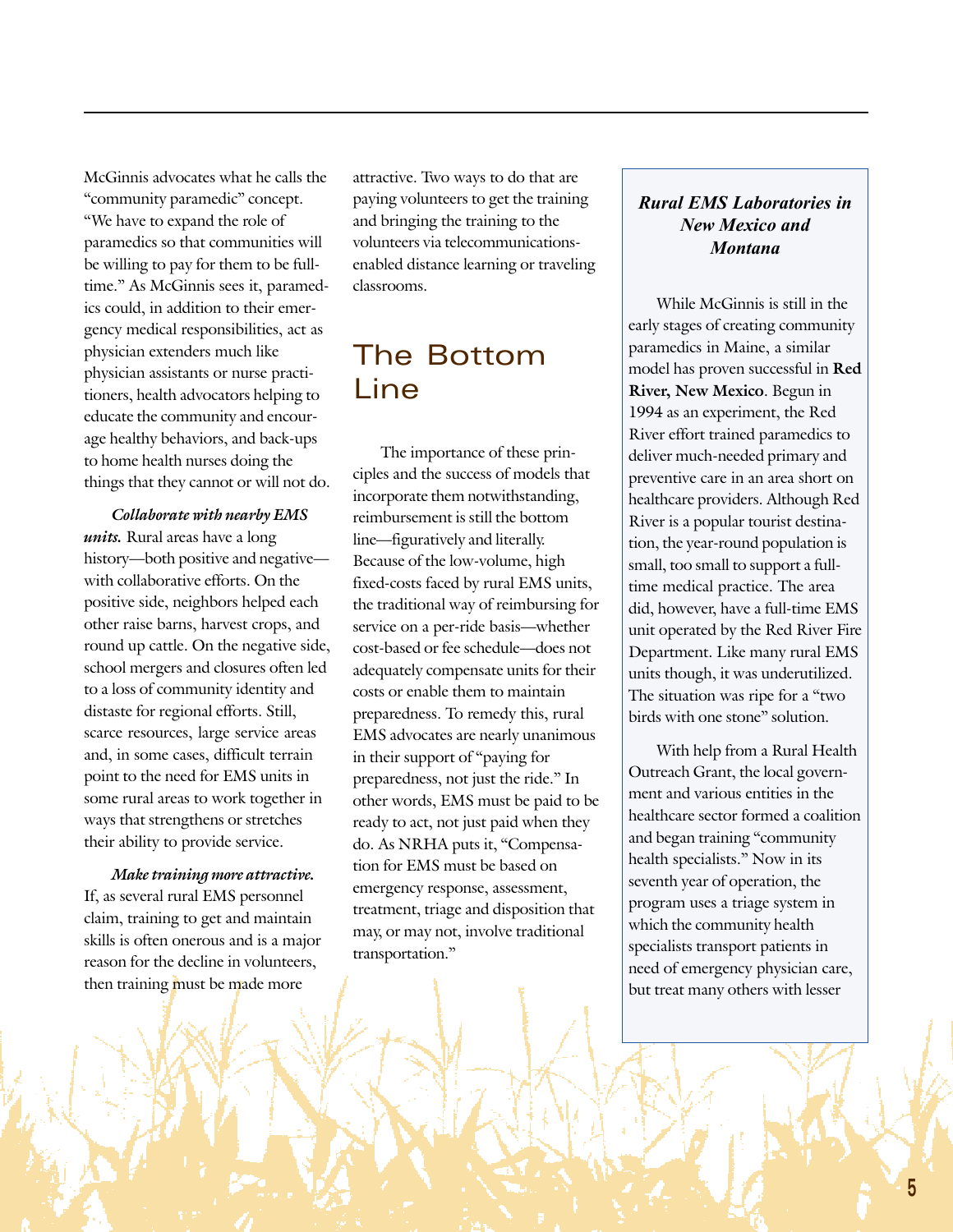needs who previously would have to have been transported anyway.

Today, the program supports itself with private insurance and HMO reimbursement and self-pay patients. And just as important, the program has reduced the loss of paramedics to urban units by making the job more challenging and more rewarding.

In **Montana**, rural EMS units have been equipped with multi-media computers to help create a virtual EMS community. TENKIDS (a merger of The Electronic Network for the Coordination of EMS Data and Education and the Emergency Medical Services for Children program) helps EMTs across the state participate in training, discuss crucial issues with colleagues, trade tips on patient care or ambulance operations, and so on. They can even fill out trip reports on the computer, giving ambulance services and the state access to emergency care data.

The effort started in 1995 with grants from the Maternal and Child Health Bureau and the Office of Rural Health Policy. Today, more than 100 services are hooked up. Ultimately, some 200 will be.

According to Nels Sanddal, president and CEO of the Critical Illness and Trauma Foundation in Bozeman, "the most stunning contribution has been a reduction in the sense of isolation among the most rural services." Its success is attributed to collaboration among the various partners—public, private, individuals, and agencies.

For more information on the Red River project and other innovative EMS programs, see *Working Together Makes Rural and Frontier EMS Work*, National Rural Health Association, 1999. For more information on the Montana effort, see http://www.citmt.org/tenkids.htm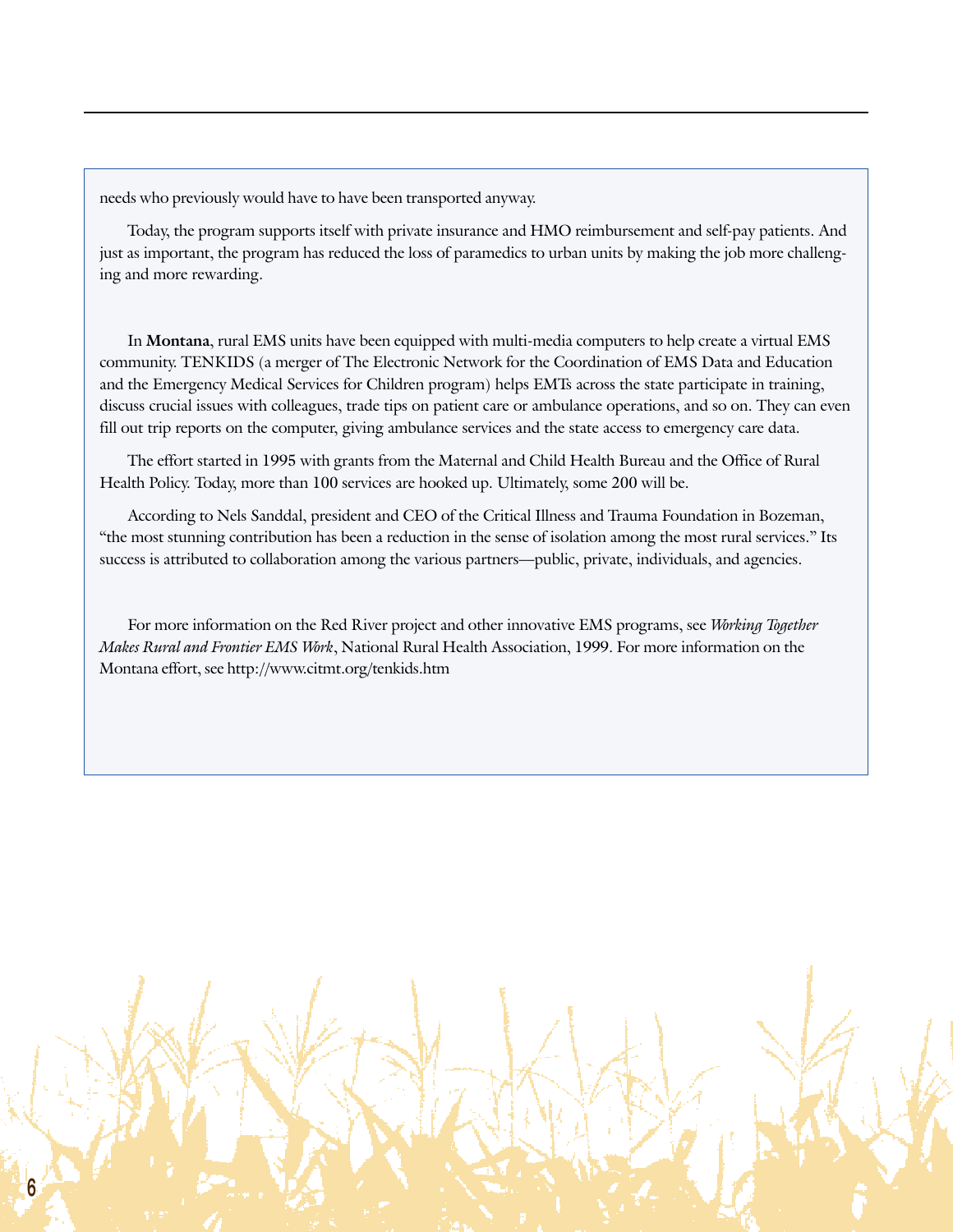## **Helping** Hospitals in the Delta

By Thomas D. Rowley

While small rural hospitals have long struggled to stay afloat and keep their doors open, the problem has been particularly acute for hospitals in the Mississippi Delta Region. But now, thanks to a Federal pilot project, help is on the way.

Earlier this fall, HHS Secretary Tommy G. Thompson announced a one million dollar investment to help small rural hospitals in the Mississippi River Delta area improve their operations and financial performance. The money will fund the first year of a planned three-year Rural Hospital Performance Improvement Project (RHPIP). To date, no funds have been guaranteed for the second and third years.

In announcing the project, the Secretary noted that those hospitals provide critical safety-net services and are often economic engines in their communities.

"This initiative will help stabilize small rural hospitals in the Delta, a region which has some of the nation's highest rates of preventable disease, disability, and death," Thompson said in a prepared statement.

The project, which will give the facilities the technical and financial expertise they need to become more viable, is part of a larger initiative to improve health care in rural areas of the Delta and is a direct result of Secretary Thompson's departmentwide effort to improve health care and social services in rural areas across the country.

The million dollars for the RHPIP was awarded competitively to a partnership between the Mountain States Group of Boise, Idaho, and the National Rural Resource Center of Duluth, Minnesota. The funds will be used to accomplish three goals:

• Provide technical assistance to approximately 25 hospitals in the eight-state region in the first year. Assistance, which will aim to improve the financial and operational performance of the hospitals, can be either comprehensive in nature, looking at the whole organization, or targeted, focusing on one issue or problem such as hospital board leadership or marketing. The hospitals will choose the type of assistance they wish.

• Develop tools—evaluation processes, databases, etc.—that will help the hospitals help themselves.

• Build up the capacity of entities within the region-state offices of rural health, university programs and faculty, etc.-to

provide ongoing assistance. Capacity building will entail training, mentoring, and ongoing support.

"The idea," said project director Terry Hill of the National Rural Resource Center, "is to offer a full array of assistance without creating a dependency relationship. We want to help teach people to fish, not just fish for them."

In addition to using expert consultants from outside the region, the project will seek to partner with consultants within the Delta.

"We don't want to turn anybody out," said Hill. "We want to work with folks that are already there."

One of those folks that is already there is Bill Jolley, Assistant Vice President of the Tennessee Hospital Association, who said his association is ready and willing to get to work helping rural hospitals evaluate different options and strategies for improvement.

"A lot of times, these hospitals just don't consider all of the options that are available to them," he said. "This program will give them the individual attention they need to do that."

After helping hospitals in the Delta, Jolley hopes to take the lessons learned there and use them in other parts of the state. According to Jerry Coopey, the project officer at the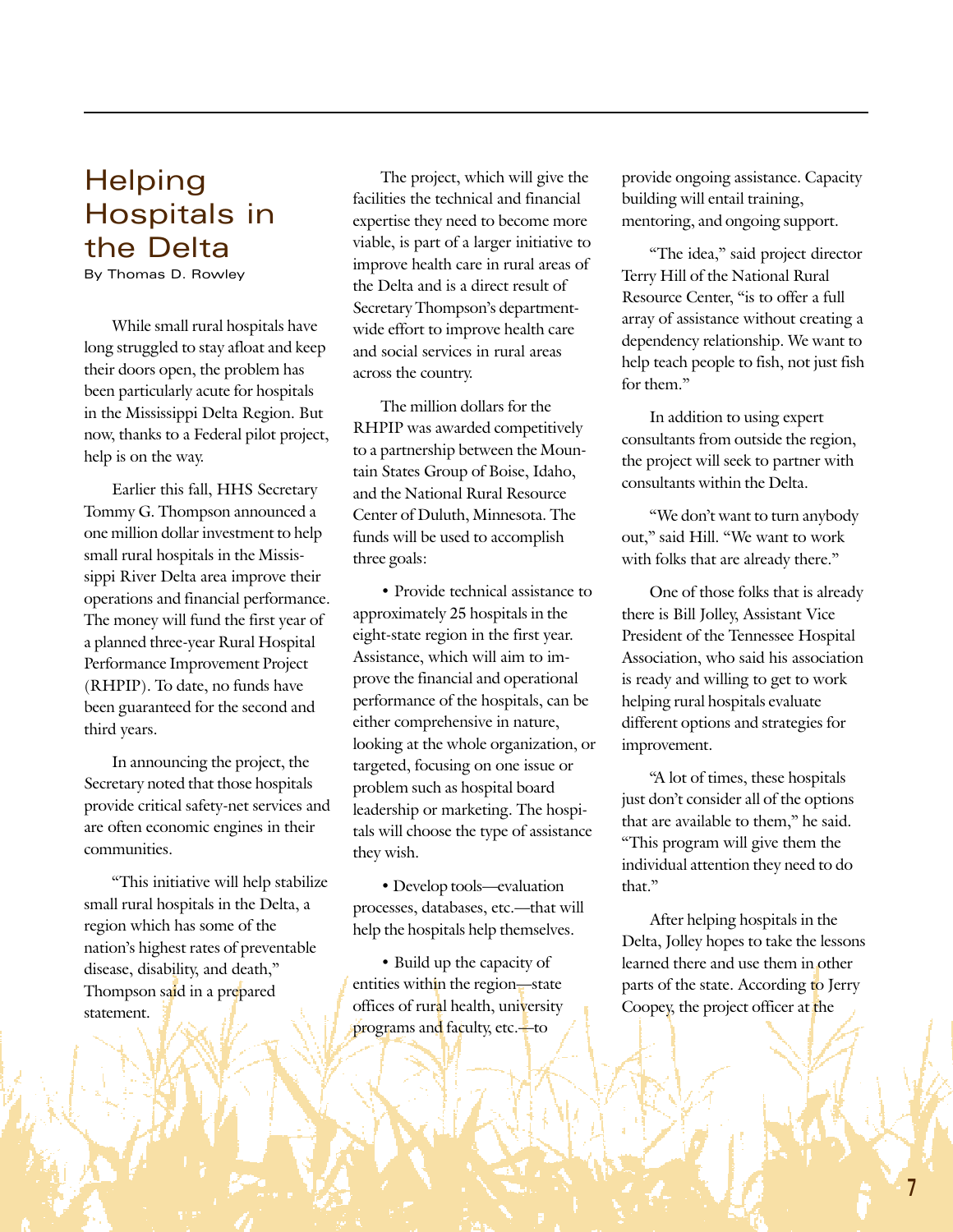Office of Rural Health Policy, that is exactly the idea.

"This is field testing," Coopey said. "We hope that other states will be able to take these tools and start using them and improve performance of rural hospitals throughout the country."

Approximately 80 small rural hospitals across Alabama, Arkansas, Illinois, Kentucky, Louisiana, Mississippi, Missouri, and Tennessee are eligible for assistance under the program. For purposes of the program, small is defined as 50 or fewer staffed beds. Assistance will be offered to the hospitals at no cost.

Many of the eligible hospitals deliver the full range of health care including inpatient, outpatient, and emergency medical services; skilled nursing care; and home health services-to all residents, including insured consumers as well as underserved populations and Medicare beneficiaries.

Unfortunately, many of them also face financial challenges that could hurt their quality of care. Indeed, half of all small rural hospitals in the Mississippi Delta region-which is characterized by high rates of poverty and unemployment, racial disparities in health, and too few resources to meet current health needs—are losing money.

The Mountain States Group in Boise is a private, non-private organization with extensive experience in community-based development, social services, and hospital improvement tools. The National Rural Resource Center in Duluth is a private, non-profit organization that was developed by a coalition of national health organizations to bring needed technical assistance, information, and process tools to rural communities. In addition to the two partners, Oklahoma State University and its Rural Health Works Program will participate, taking the lead on developing tools that help hospitals evaluate the feasibility of various types of health business ventures.

For more information, contact Terry Hill at thill@ruralcenter.org or call (218) 720-0700.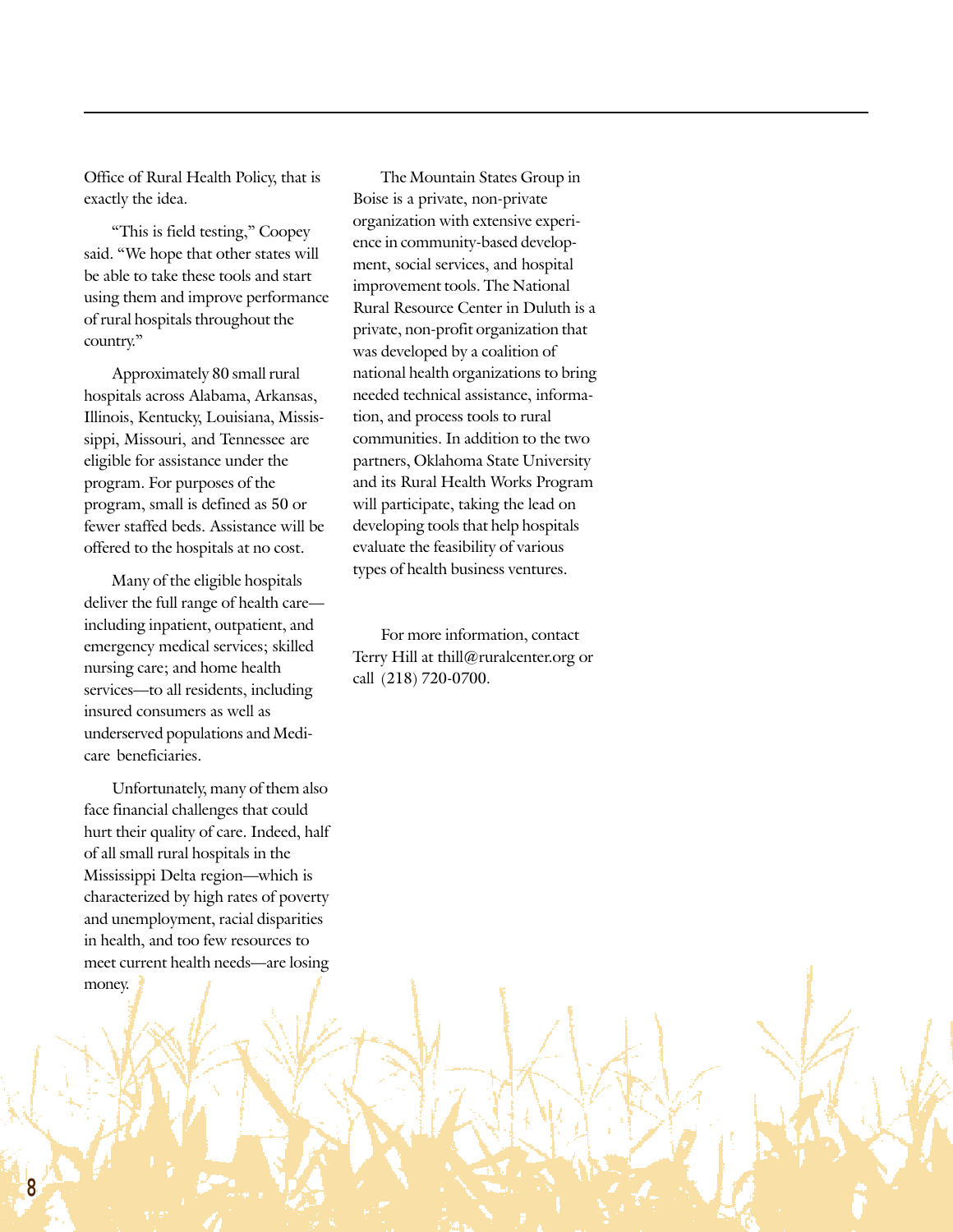

## ServiceLink Provides **Connections**

ServiceLink, a New Hampshire statewide network of communitybased resources, is dedicated to promoting independence and well being for elders, adults with disabilities, and their families. Among the services it provides are:

• Access to information about available services and opportunities;

• Help with taking the next step in getting service; and

• Public education programs.

Sites for the program are found at 13 community centers throughout the state—one in each county and two in three counties. In addition to the 13 primary sites, there are more than 50 satellite locations throughout the state.

A call to ServiceLink's toll-free number (866-634-9412, only available to New Hampshire residents) automatically routes people to their nearest site. The call is answered by staff willing and able to help with questions about a variety of needs pertaining to services for these population groups. People are also welcome to visit a ServiceLink site in person to meet with staff. ServiceLink's assistance is provided at no cost.

**Want to Know More?** See http://www.state.nh.us/servicelink.

### Network Promotes Child Health

Targeting the pre-K through high school youth in its area, the Brooks County Child Health Network in Brooks County, Georgia, has three goals:

• Decrease the percentage of students in the county school system who are absent 10 or more days during a school year;

• Refer 100 percent of the students without a primary care provider to local primary care services; and

• Refer 100 percent of the students with an identified unmet health and/or social service need to necessary services.

To reach those goals, the network-consisting of the county hospital, county health department, county school board, and a grassroots collaborative—has placed nurses in

the school system, sponsored health fairs throughout the county, and provided services and support to the community. As a measure of its success, the network was awarded the Georgia Hospital Association's Community Leadership Award this year.

**Want to Know More?** Call Glenn Bissett, Executive Director of Brooks County Family Connections, at (229) 263-5805 or David Sanders, Brooks County Hospital, at (229) 263-6309.

### Visiting Nurses Introduce Home 'Televisits' to Rural Maine County

Under pressure from insurers concerned about the bottom line, hospitals continue to send patients home as expeditiously as possible. For some patients who haven't fully recovered, however—especially those who are elderly—an early discharge can mean hardship coping in their home environment.

In rural Maine, the Visiting Nurses of Aroostook (VNA) in the town of Houlton may have a solution to the problem. Working with Regional Medical Center and its affiliate, Sunrise County Home Care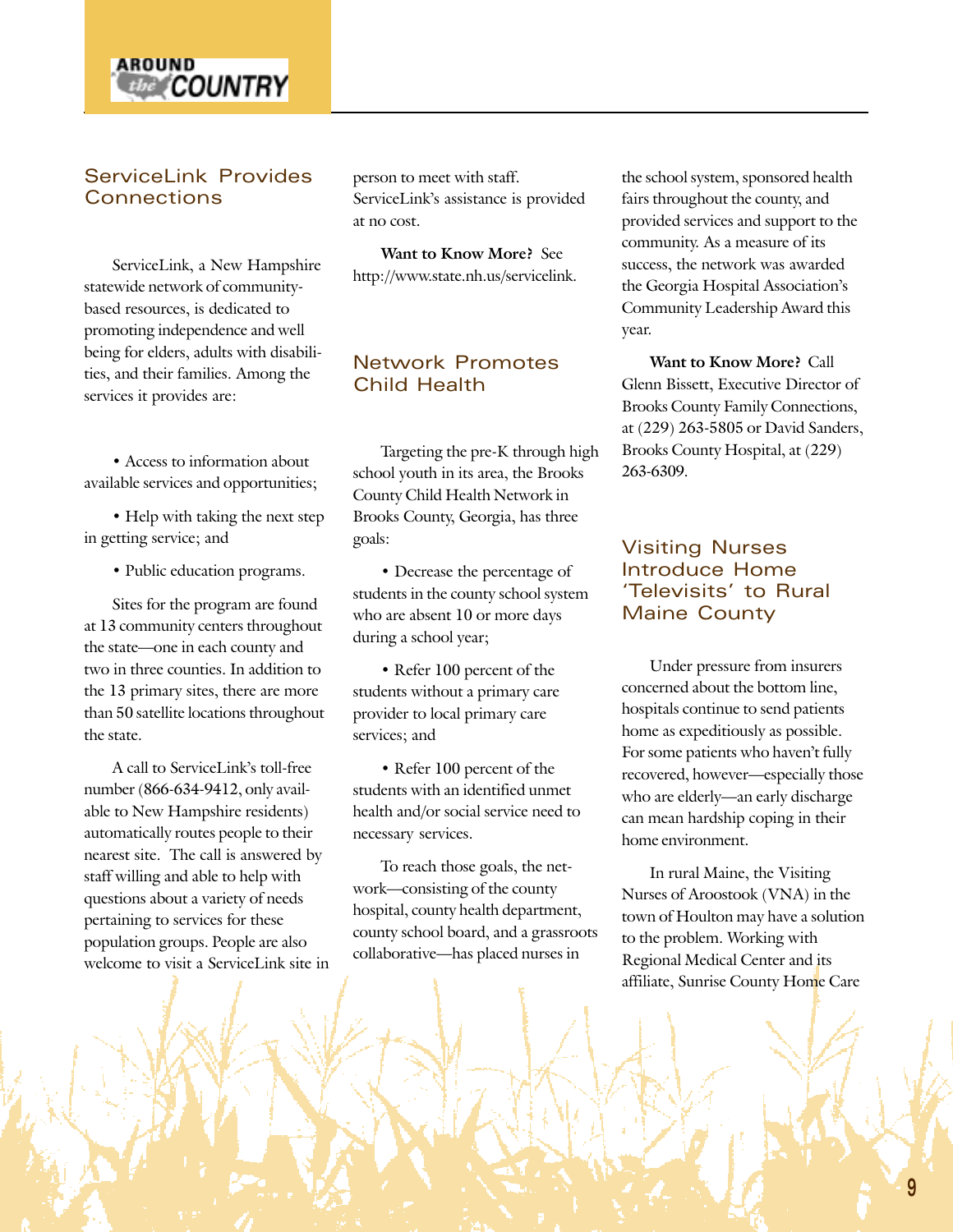Services, in nearby Lubec, VNA in 1999 launched the Northeast Maine Telemedicine NetWork, a high-tech program that allows nurses to monitor a patient's status via a videophone. Ostensibly, this is a telemedicine unit placed in the patient's home. Earlier this year, VNA implemented a round-the-clock triage program linking nurses with homebound patients through telemedicine technology.

The project was started with a three-year, \$450,000 grant made by the Robert Wood Johnson Foundation and is administered by the Center for Health Care Strategies Inc. The project serves Aroostook County, a county in Northern Maine that is "about the size of Connecticut and Rhode Island together," said VNA executive director Saundra Scott-Adams, as well as the northern portions of Penobscot and Washington Counties, "where there is no one else to cover" patients' needs.

The program is saving time and money. From July 1999 through June of this year, the program had conducted an average of 66.3 televisits a month, at an average length of 12.7 minutes. Cumulatively, mileage costs saved are \$15,769 and staff time, \$62,680, for a total of \$78,449, or \$3,269 a month, according to project officials. By cutting down on time

spent driving from house to house, the nurses can actually "see" their patients more often, project directors say.

**Want to Know More?** Call Visiting Nurses of Aroostook at 207- 498-2578.

**Source:** *State Health Notes: Forum for State Health Policy Leadership*. National Conference of State Legislatures. Volume 22, Number 360.

## Call for Input

Something newsworthy going on in your part of rural America? Send a one-paragraph summary to the editor at t-mrowley@juno.com.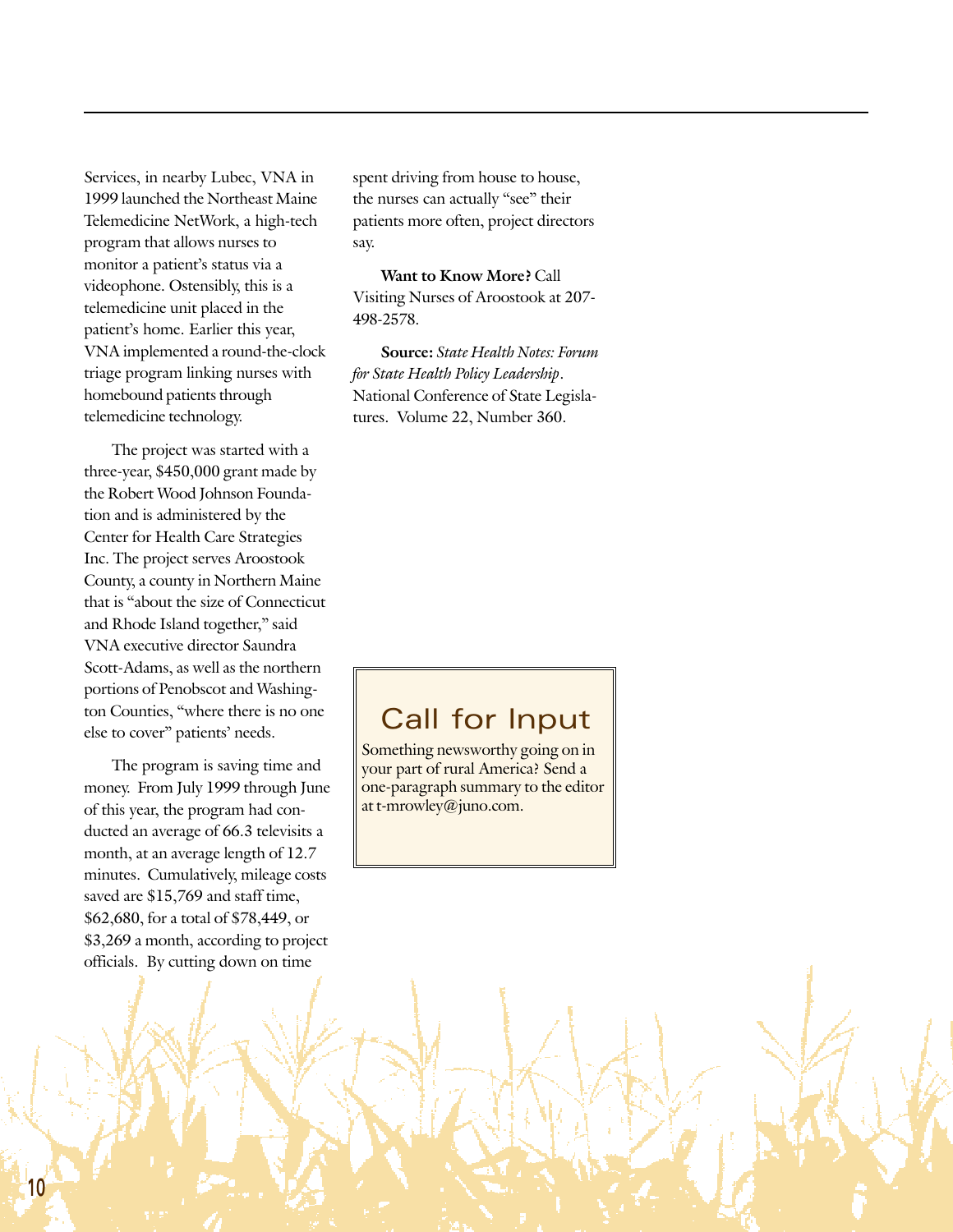

Health, United States, 2001, with Urban and Rural Health Chartbook.

**National Center for Health Statistics, Centers for Disease Control and Prevention, U.S. Department of Health and Human Services, September 2001**

This 25<sup>th</sup> annual statistical report on the nation's health is the first to look at health status relative to communities' level of urbanization. The report documents differences in a wide range of health characteristics. Among its key findings is that Americans who live in the suburbs fare significantly better in many key health measures than those who live in the most rural and most urban areas. Other findings include:

• The highest death rates for children and young adults were in the most rural counties.

ï Residents of rural areas had the highest death rates for unintentional injuries generally and for motor-vehicle injuries specifically.

• Both the most rural and the most urban areas had a similarly high percent of residents without health insurance.

Available at www.cdc.gov/nchs/ products/pubs/pubd/hus/hus.htm

### Comments on "Medicare in Rural America"

#### **RUPRI Rural Health Panel, September 2001**

This policy paper comments on and critiques the findings in the June 2001 MedPAC report, *Medicare in Rural America.* In general, the panel believes that while MedPAC's report "helps set a framework for analysis and provides some specifics" it should not be viewed as "a definitive treatise on Medicare's role in rural health." The report goes on to say that most of MedPAC's recommendations would have positive impacts on health care for rural beneficiaries, other recommendations would do no harm, still others could be strengthened, and a few-particularly those relating to access to services—"suffer from disparities and weaknesses."

Available at www.rupri.org

Establishing a Fair Medicare Reimbursement for Low-volume Rural Ambulance Providers

#### **Project HOPE, Walsh Center for Rural Health Analysis, July 2001**

This national study of ambulance transport costs looks at the advantages and disadvantages of several options for Medicare to compensate low-volume (defined as less than three transports per day) rural ambulance providers. Among the findings

• Two-thirds of rural EMS firms meet the definition of low-volume provider.

• Low-volume rural firms average less than one transport per day.

• Low-volume rural firms depend heavily on volunteer staff.

• While per-transport costs for full-cost, low-volume providers are more than double the industry average, costs for volunteer firms are substantially below the industry average.

Based on their findings, the researchers conclude that

• Many low-volume rural volunteer EMS providers will benefit from the new Medicare fee schedule.

• A volume-based premium offers a disincentive for small providers to grow and take advantage of economies of scale.

• Cost-based reimbursement for a select class of rural providers would not over- or under-pay vulnerable providers.

Available at www.projhope.org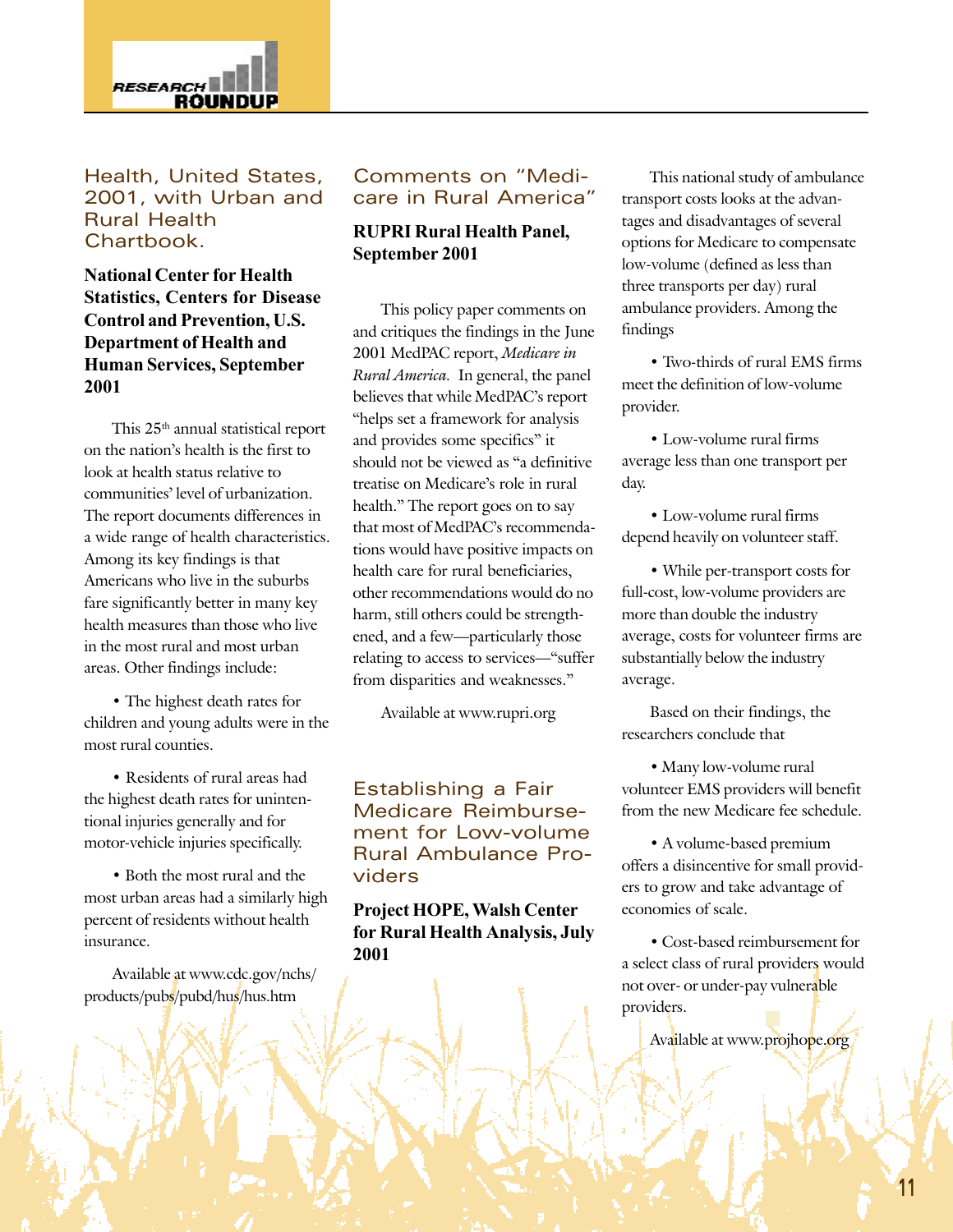#### Medicaid Managed Behavioral Health Programs in Rural Areas

## **Maine Rural Health Research Center, Institute for Health Policy, August 2001**

Using a national survey and inventory of states implementing Medicaid managed behavioral health (MMBH) programs in rural areas, this study looks at how MMBH programs work in rural areas, where the challenge is often to enhance service delivery rather than to reduce it.

The study's goals: 1) determine which states have implemented programs in rural areas; 2) describe the programs in terms of Medicaid populations served, program design, and implementation model; and 3) describe the programs' experience regarding access to and coordination of services.

Its conclusions include

• Implementation of MMBH in rural areas has leveled off. This reflects the usual diffusion pattern of a new approach or innovation as well as the issues in extending managed care to special-needs populations.

• MMBH programs continually contend with limited rural infrastructure. Developing programs in rural areas requires assessment of existing

infrastructure and realistic ways of dealing with the limitations.

• Whether to carve in or carve out behavioral care from other services (as well as other major design decisions) reflect prevailing political and state program concerns. Policymakers need to carefully assess how MMBH programs would help or hurt the capacity of rural systems to serve.

Available at www.muskie.usm.maine.edu/mrhrc

## Local Public Health Agency Infrastructure: A Chartbook

### **National Association of County and City Health Officials, October 2001**

This publication provides an extensive look at the infrastructure of the nation's local public health agencies (LPHAs), including a look at metropolitan versus nonmetropolitan LPHAs. Topics include: Programs and Services; Workforce; Partnerships and Collaboration; Community Health Assessment; General Characteristics of LPHAs.

Among the report's findings are:

• With the ever-changing health services environment, LPHAs are reassessing and redefining their roles. In general, they are moving away from providing comprehensive primary care services.

ï Forty-one percent of nonmetro LPHAs, compared with 26 percent of metro LPHAs, cited funding as their biggest challenge.

• Not surprising, metro LPHAs tend to have larger and more diverse staffs than their nometro counterparts. For example, mental health occupations are much more frequent in metro LPHAs.

• Communicable disease control, environmental health, and child health were consistently chosen as top priorities by LPHAs regardless of their nonmetropolitan versus metropolitan status. Some differences among nonmetro versus metro LPHAS did, however, show up. For example, metro LPHAs list inspections more frequently as a priority, while nonmetro LPHAs list family planning and home health services more frequently.

Available free of charge at www.naccho.org. Hard copies are available for \$30 by contacting Anjum Hajat at (202) 783-5550 x253 or ahajat@naccho.org.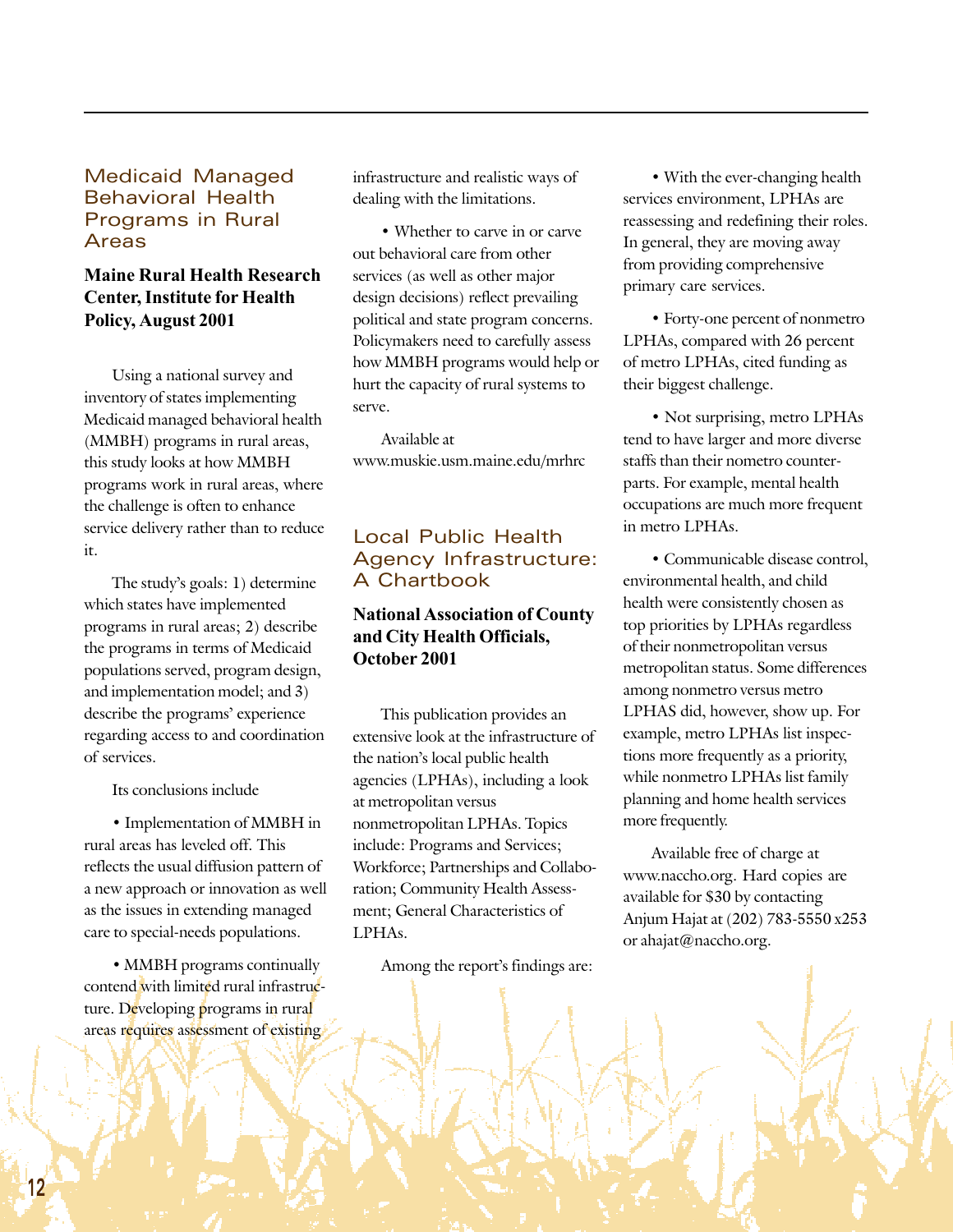

## ORHP in 2001

by Marcia Brand, Director, Federal Office of Rural Health Policy

The past year has been one of increasing interest in rural health and associated issues in Washington, DC and an exciting time for the Office of Rural Health Policy. Our current President, Congress and Secretary of Health and Human Services share a commitment to rural issues that provides a foundation for unprecedented attention to rural America. While ORHP has played a central role in helping formulate the Departmental agenda for rural policy and programming, we have also reorganized some of our own programming and expanded the scope of our Office's work.

An important highlight of ORHP's year was the reorganization of the State Office of Rural Health program. Recognizing that States have unique and myriad opportunities to address rural health issues, five ORHP staff have become liaisons to states organized by region. In addition, a new position, Coordinator of State-Based Efforts, was established. This reorganization facilitates a more direct exchange of information between ORHP and States and enhances ORHP's responsiveness to SORH's and other Statebased constituents.



*Marcia Brand, Director, ORHP*

The ORHP staff has continued to administer the Outreach, Network, Flex and SORH grant programs and has developed and administered a new grant program. This program, the Mississippi Delta Project, gives us a chance to address health problems on a regional basis in eight states in the Mississippi Delta region, an area with long-standing and intractable problems with health services. While this grant program specifically focuses on the Delta region, solutions for the Delta that emerge from this program will be helpful for other underserved regions. ORHP has also become engaged in rural EMS and trauma, rural AED (Automatic External Defibrillator) provision and bioterrorism preparedness. ORHP jointly administers trauma and EMS system development with the Maternal and Child Health Bureau and has conducted several rural AED demonstration projects in 2001.

In the past year, we've also been working hard on several policy issues. Our bi-monthly meetings with Tom Hoyer and Linda Ruiz, the Senior staff rural liaisons at the Centers for Medicare and Medicaid Services, continue to pay dividends. In the past year, we've worked with CMS on a range of regulatory issues. In 2001, CMS made several regulatory changes that have helped Critical Access Hospitals and other rural providers. For example, certified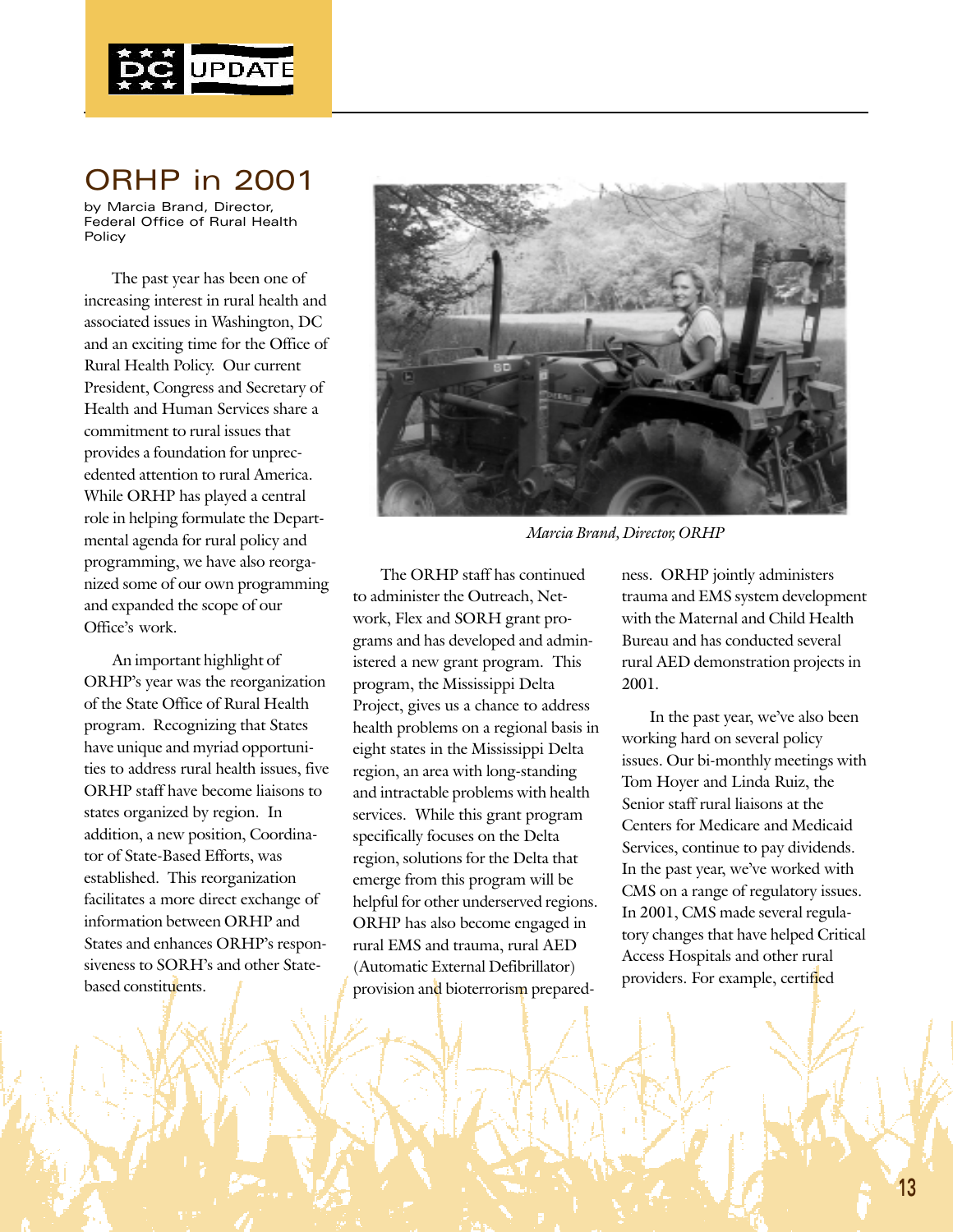registered nurse anesthetists' are now able to do the pre- and post-operative evaluations of surgical patients in CAHs thanks to a change announced by CMS earlier this year. CMS officials also made adjustments to how it calculates payments for rural hospitals under the "hold harmless" protections for the new Medicare Outpatient Prospective Payment System that have helped improve cash flow for small rural hospitals.

The past year also saw the release of the much-anticipated rural Medicare report for the Congress produced by the Medicare Payment Advisory Commission (MedPAC). Our staff had the opportunity to work with MedPAC staff on this report and while we may not have agreed with all of the conclusions, we do believe it highlighted some very important issues about the challenges rural hospitals are facing in serving Medicare beneficiaries.

ORHP was also fundamental in drawing the Secretary and Department's attention to rural issues. After a visit to ORHP, the Secretary called for a Departmentwide Rural Initiative in which all agencies would evaluate how they work with rural America. ORHP helped manage the initiative and learned a great deal about how our Office and our Department serve rural America. Response to our

Federal Register Notice soliciting public comment about the Department's rural programs was phenomenal; we received over 450 comments, with respondees ranging from professional associations to rural health care providers. This Initiative and response to it have provided a tremendous opportunity to improve the way that our Department works with rural partners. We are excited to continue this work in the coming year.

In all of our efforts this year, partnerships have been essential. As we encourage our grantees and other constituents to connect with one another, we are striving to better connect with our partners. Our federal partners have included the Maternal and Child Health Bureau as we work on rural EMS issues and the Bureau of Primary Health Care as we develop a primary care agenda for HRSA and work on Community Health Center issues. We have begun a dialogue with the Substance Abuse and Mental Health Services Administration about rural mental health and substance abuse services. The Secretary's Rural Task Force included all HRSA agencies and other Departments expressed interest in similar Initiatives.

Non-federal partners have included the National Rural Health Association Office of Legislative and Government Affairs and the Capitol Area Rural Health Roundtable, both

of which have been very effective in keeping Congress informed about rural health. The National Organization of State Offices of Rural Health has been helpful in obtaining and disseminating information, especially because of their accessibility to States and State legislatures. The Rural Policy Research Institute's research has provided a framework for where we might go next in terms of rural policy and programs. Relationships with the American Psychological Association and the National Association of Rural Mental Health are also getting stronger and the National Conference of State Legislatures has become an important partner in our work on EMS and Critical Access Hospital issues.

Throughout all of our work this year, I have been extremely proud of the creativity and responsiveness of the ORHP staff. The entire staff is committed to responding to all of our constituents and to learning about and addressing more issues. What is most remarkable to me is that some of the activities of our relatively small office have national resonance for many people. The hard work of the ORHP staff makes this possible. I look forward to the coming year with excitement as we continue our work and improve our Office's and our Department's response to rural America.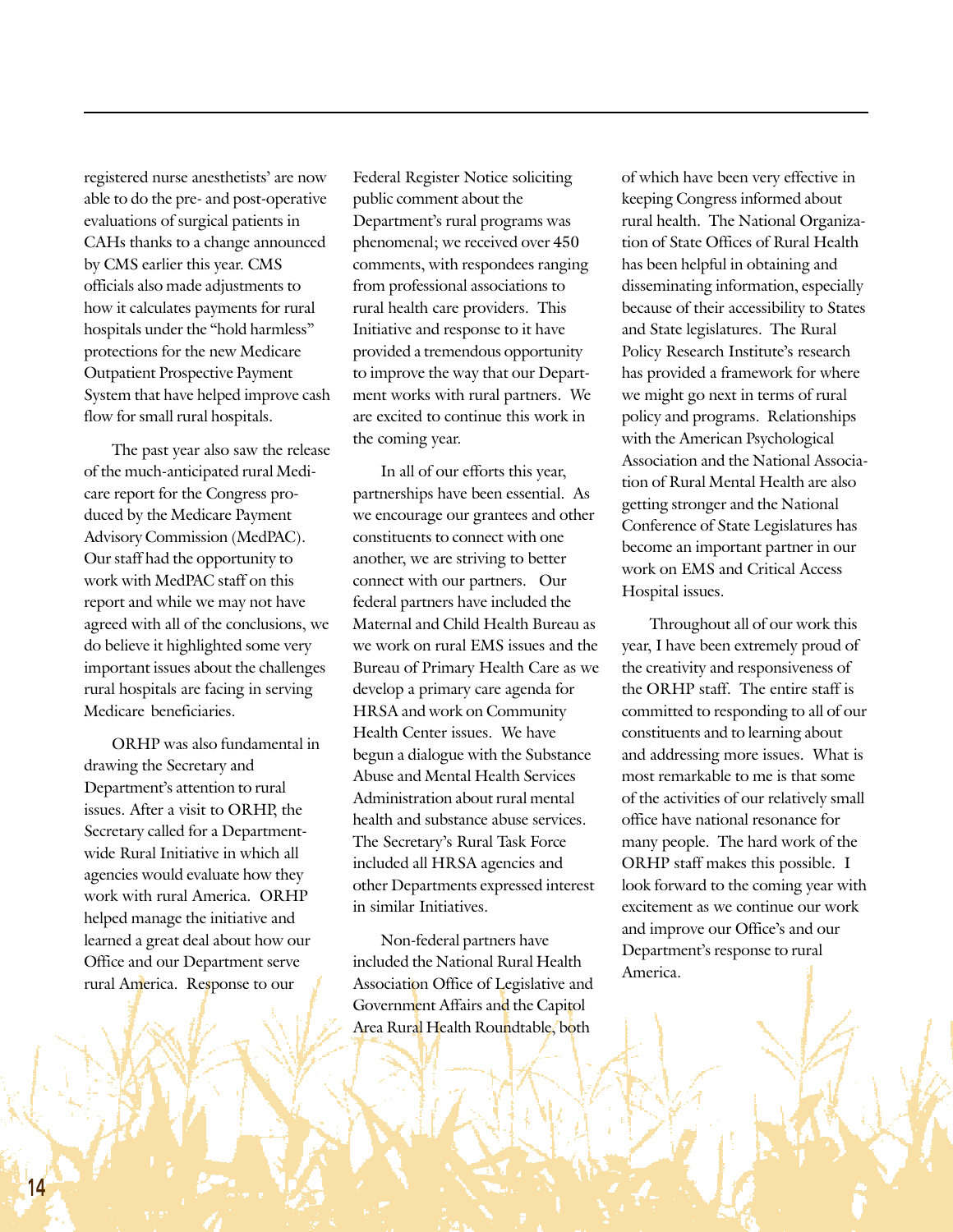## **ORHP Staff**

**Marcia Brand**, PhD, *Director* Government relations, operations oversight, legislation, policy and administration issues, National Advisory Committee Exec Sec 301-443-4619 mbrand@hrsa.gov

#### **Sahira Rafiullah**, MPA, *Acting Deputy Director*

Operations, annual budget process, rural health clinics, human resources coordinator, RICHS, third party, GPRA, NAC staff 301-443-0835 srafiullah@hrsa.gov

#### **Forrest Calico**, MD, MPH, *Health*

*Systems Advisor* Physician fee schedule, workforce, Rural Hospital Flexibility Grant Program (lead), HIPPA, quality 301-443-0614 fcalico@hrsa.gov

#### **Tina Cheatham,** *Special Assistant* Secretary's Rural Initiative (lead); Communications, SCHIP, Medicaid, Special initiatives 301-443-0649 tcheatham@hrsa.gov

**Jerry Coopey**, MPH, *Strategic Planning* Rural economic development, program planning, capital grant and loan program, community health workers, SE regional liaison 301-443-7306 jcoopey@hrsa.gov

#### **Blanca Fuertes**, MPA, *Public Health Analyst*

Minority health, mental health, border health, migrant health, cultural competency, Midwest regional liaison, Medicare home health, HPSAs/MUAs backup, Medicare preventive health benefits 301-443-0612 bfuertes@hrsa.gov

#### **Kathy Hayes**, DMD, MPH,

*Commander, USPHS* Public health, oral health, workforce issues, homeless, western regional liaison, Medicare physician fee schedule 301-443-7444 khayes@hrsa.gov

**Steve Hirsch**, MSLS, *Program Analyst* NE Regional Liaison, technology (website, database, listserv), Rural Hospital Flexibility Grant Program (Coordination), Geographic designations (HPSA/MUAs, RUCAs, definitions of rural) 301-443-7322 shirsch@hrsa.gov

#### **Eileen Holloran**, *Grant Programs*

*Coordinator* Rural Health Outreach Grant Program (Lead), Grants Management Liaison, Office grant coordinator, Mobile Health, Congressional Earmarks 301-443-7529 eholloran@hrsa.gov

**Sandi Lyles,** *Administrative Programs Coordinator* Office budget, Outreach and Network grants, minority health, Delta grants (support)

301-443-7321 slyles@hrsa.gov

## **Evan Mayfield**, MS, *Public Health Analyst*

Emergency medical services, Medicare ambulance fee schedule, automatic external defibrillators (AEDs), bioterrorism and emergency preparedness 301-443-7440 emayfield@hrsa.gov

#### **Tom Morris**, MPA, *Policy Coordinator*

Legislative liaison, CMS Medicare & Medicaid regulations (lead on Medicare inpatient and outpatient PPS), National Advisory Committee staff, program re-authorizations, Capital Area Rural Health Roundtable 301-443-4269 tmorris@hrsa.gov

**Suzanne Powell,** *Truman Fellow* National Rural Development Partnership, Rural Health Research Center Grant Program (support), Secretary's Rural Initiative (support) 301-443-0837 spowell@hrsa.gov

**Michelle Pray**, MPH, *Program Analyst* West-Central regional liaison, Secretary's Rural Initiative (support) Faith-based initiative, National Advisory Committee support, Medicare skilled nursing PPS, Medicare Swing Beds 301-443-7320 mpray@hrsa.gov